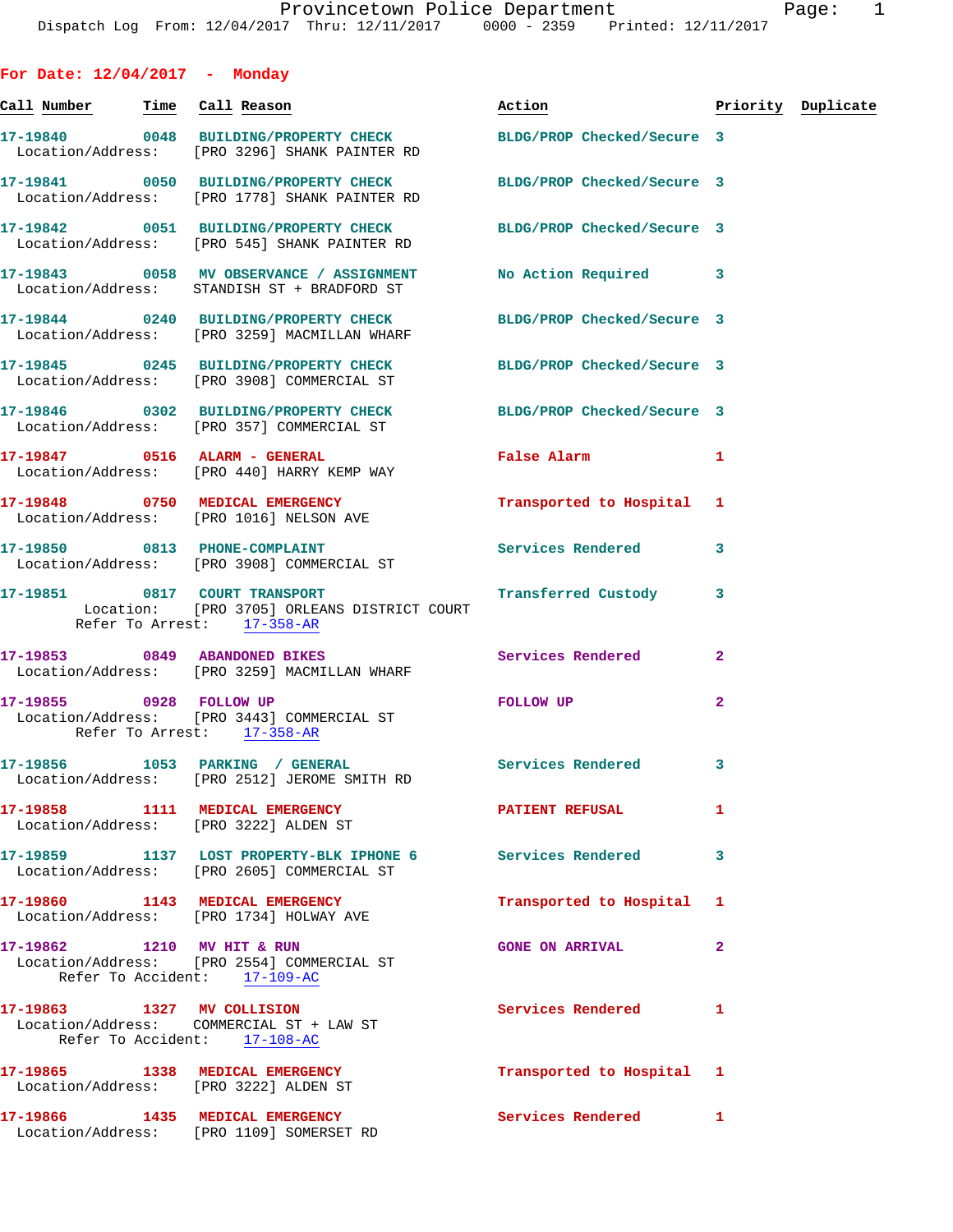| Refer To Summons: 17-329-AR<br>Refer To Summons: 17-348-AR    | 17-19867 1451 FOLLOW UP<br>Location/Address: [PRO 542] SHANK PAINTER RD                                   | SPOKEN TO                  | $\mathbf{2}$ |
|---------------------------------------------------------------|-----------------------------------------------------------------------------------------------------------|----------------------------|--------------|
| 17-19868 1456 FOLLOW UP                                       | Location/Address: [PRO 542] SHANK PAINTER RD                                                              | Services Rendered 2        |              |
|                                                               | 17-19869 1516 MEDICAL EMERGENCY/LIFELINE Services Rendered<br>Location/Address: [PRO 2144] CONWELL ST     |                            | $\mathbf{1}$ |
|                                                               | 17-19871 1607 SUSPICIOUS ACTIVITY<br>Location/Address: PLEASANT ST + BRADFORD ST                          | Services Rendered 2        |              |
|                                                               | 17-19872 1641 MEDICAL EMERGENCY/D.O.T.<br>Location/Address: [PRO 440] HARRY KEMP WAY                      | Transported to Hospital 1  |              |
|                                                               | 17-19873 1650 BUILDING/PROPERTY CHECK<br>Location/Address: [PRO 1638] COMMERCIAL ST                       | BLDG/PROP Checked/Secure 3 |              |
| 17-19877 1715 GENERAL INFO<br>Location/Address: COMMERCIAL ST |                                                                                                           | SPOKEN TO                  | 3            |
|                                                               | 17-19876 1723 MEDICAL EMERGENCY/LIFT ASSIST Services Rendered<br>Location/Address: [PRO 1109] SOMERSET RD |                            | 1            |
|                                                               | 17-19875 1725 BUILDING/PROPERTY CHECK<br>Location/Address: [PRO 3259] MACMILLAN WHARF                     | <b>Services Rendered</b>   | 3            |
| Location/Address: [PRO 2513] ROUTE 6                          | 17-19879 1745 MV OBSERVANCE / ASSIGNMENT Services Rendered                                                |                            | 3            |
|                                                               | 17-19880 1813 BUILDING/PROPERTY CHECK<br>Location/Address: [PRO 2540] RACE POINT RD                       | <b>Services Rendered</b>   | 3            |
| 17-19882 2003 FOLLOW UP                                       | Location/Address: [PRO 542] SHANK PAINTER RD                                                              | SPOKEN TO                  | $\mathbf{2}$ |
| Location/Address: [PRO 3287] ROUTE 6                          | 17-19881 2028 BUILDING/PROPERTY CHECK BLDG/PROP Checked/Secure 3                                          |                            |              |
| For Date: $12/05/2017$ - Tuesday                              |                                                                                                           |                            |              |
| 17-19883<br>Location/Address:                                 | 0011 BUILDING/PROPERTY CHECK<br>[PRO 530] SHANK PAINTER RD                                                | BLDG/PROP Checked/Secure 3 |              |
|                                                               | 17-19884 0013 MV OBSERVANCE / ASSIGNMENT<br>Location/Address: SHANK PAINTER RD + ROUTE 6                  | <b>Services Rendered</b>   | 3            |
| Location/Address:                                             | HOWLAND ST + BRADFORD ST                                                                                  | No Action Required         | 3            |
| Location/Address:                                             | 17-19886 0044 BUILDING/PROPERTY CHECK<br>[PRO 512] PRINCE ST                                              | BLDG/PROP Checked/Secure 3 |              |
| 17-19887<br>0100                                              | <b>BUILDING/PROPERTY CHECK</b>                                                                            | BLDG/PROP Checked/Secure 3 |              |

- 
- 
- 
- 
- 
- 
- Location/Address: [PRO 3609] COMMERCIAL ST
	-
- Location/Address: [PRO 3908] COMMERCIAL ST
- **17-19889 0116 MV OBSERVANCE / ASSIGNMENT Services Rendered 3**  Location/Address: RYDER ST + BRADFORD ST
- **17-19890 0134 BUILDING/PROPERTY CHECK BLDG/PROP Checked/Secure 3**  Location/Address: [PRO 357] COMMERCIAL ST
- **17-19891 0142 BUILDING/PROPERTY CHECK BLDG/PROP Checked/Secure 3**  Location/Address: [PRO 3430] COMMERCIAL ST
- **17-19888 0108 BUILDING/PROPERTY CHECK BLDG/PROP Checked/Secure 3** 
	-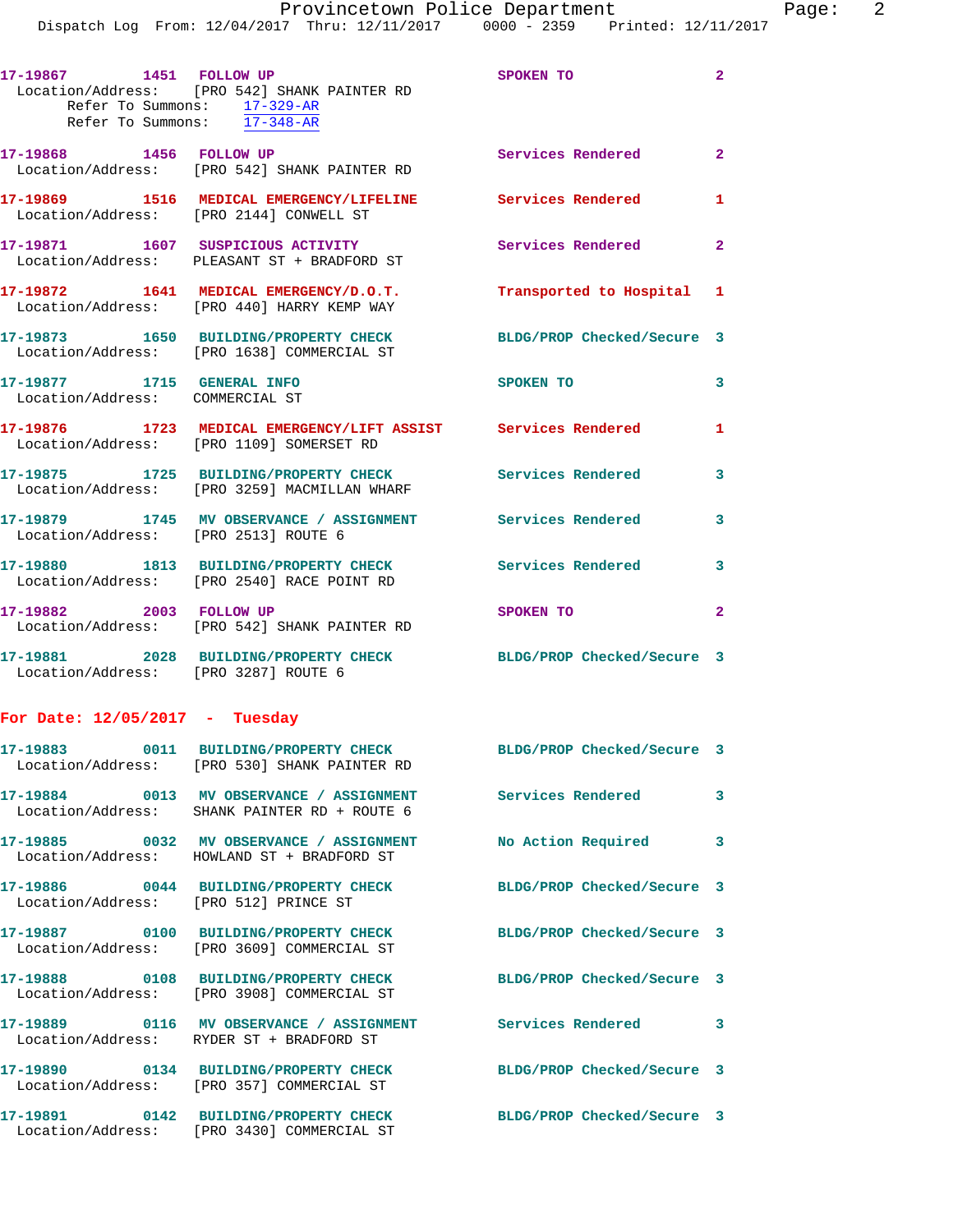|                                        | 17-19892 0231 BUILDING/PROPERTY CHECK<br>Location/Address: [PRO 440] HARRY KEMP WAY                            | BLDG/PROP Checked/Secure 3 |                         |
|----------------------------------------|----------------------------------------------------------------------------------------------------------------|----------------------------|-------------------------|
|                                        | 17-19893 0303 BUILDING/PROPERTY CHECK<br>Location/Address: [PRO 3259] MACMILLAN WHARF                          | BLDG/PROP Checked/Secure 3 |                         |
| Location/Address: [PRO 413] CONWELL ST | 17-19894 0318 BUILDING/PROPERTY CHECK                                                                          | BLDG/PROP Checked/Secure 3 |                         |
|                                        | 17-19895 0409 BUILDING/PROPERTY CHECK<br>Location/Address: [PRO 2859] BRADFORD ST                              | BLDG/PROP Checked/Secure 3 |                         |
|                                        | 17-19896 0514 MV OBSERVANCE / ASSIGNMENT<br>Location/Address: [PRO 1882] SHANK PAINTER RD                      | No Action Required 3       |                         |
| Location/Address: [PRO 554] TREMONT ST | 17-19897 0517 BUILDING/PROPERTY CHECK                                                                          | BLDG/PROP Checked/Secure 3 |                         |
| Location/Address: ROUTE 6 + SNAIL RD   | 17-19898 0529 MV OBSERVANCE / ASSIGNMENT Services Rendered                                                     |                            | 3                       |
|                                        | 17-19899 0602 PARK, WALK & TALK<br>Location/Address: [PRO 516] RACE POINT RD                                   | Services Rendered          | $\mathbf{2}$            |
| Location/Address: [PRO 569] WINSLOW ST | 17-19900 0759 SERVICE CALL / POLICE                                                                            | <b>Services Rendered</b>   | 3                       |
|                                        | 17-19901 0816 SERVICE CALL / POLICE<br>Location/Address: [PRO 3296] SHANK PAINTER RD                           | Services Rendered 3        |                         |
| Location/Address: [PRO 571] ALDEN ST   | 17-19902 0832 BUILDING/PROPERTY CHECK                                                                          | BLDG/PROP Checked/Secure 3 |                         |
| 17-19903 0847 FOLLOW UP                | Location/Address: [TRU 328] SOUTH HIGHLAND RD                                                                  | Services Rendered          | $\overline{2}$          |
| 17-19904 0857 FOLLOW UP                | Location/Address: [PRO 711] BRADFORD ST                                                                        | Services Rendered          | $\mathbf{2}$            |
| 17-19906 1011 911 / GENERAL            | Location/Address: [PRO 542] SHANK PAINTER RD                                                                   | Services Rendered          | 1                       |
|                                        | 17-19907 1032 MV OBSERVANCE / ASSIGNMENT Services Rendered<br>Location/Address: [PRO 3296] SHANK PAINTER RD    |                            | $\overline{\mathbf{3}}$ |
| Location/Address: [PRO 3440] ROUTE 6   | 17-19908 1103 MV OBSERVANCE / ASSIGNMENT                                                                       | <b>Services Rendered</b>   |                         |
|                                        | 17-19909 1117 PARK, WALK & TALK<br>Location/Address: [PRO 537] SHANK PAINTER RD                                | Services Rendered          | $\sim$ 2                |
|                                        | 17-19910 1146 SERVICE CALL / POLICE<br>Location/Address: [PRO 569] WINSLOW ST                                  | Services Rendered 3        |                         |
|                                        | 17-19911 1156 LARCENY / FORGERY / FRAUD SPOKEN TO<br>Location/Address: [PRO 994] MILLER HILL RD                |                            | $\overline{2}$          |
|                                        | 17-19913 1250 BUILDING/PROPERTY CHECK Services Rendered 3<br>Location/Address: [PRO 3259] MACMILLAN WHARF      |                            |                         |
|                                        | 17-19914 1259 BUILDING/PROPERTY CHECK<br>Location/Address: [PRO 2500] COMMERCIAL ST                            | BLDG/PROP Checked/Secure 3 |                         |
|                                        | 17-19915 1305 ANIMAL CALL/INJURED CAT Referred to Other Agency 2<br>Location/Address: [PRO 519] RACE POINT RD  |                            |                         |
| Location/Address: ROUTE 6 + SNAIL RD   | 17-19916             1320    MV  OBSERVANCE  /  ASSIGNMENT                 Services  Rendered                3 |                            |                         |
| 17-19917 1331 MV STOP                  |                                                                                                                | Citation / Warning Issue 3 |                         |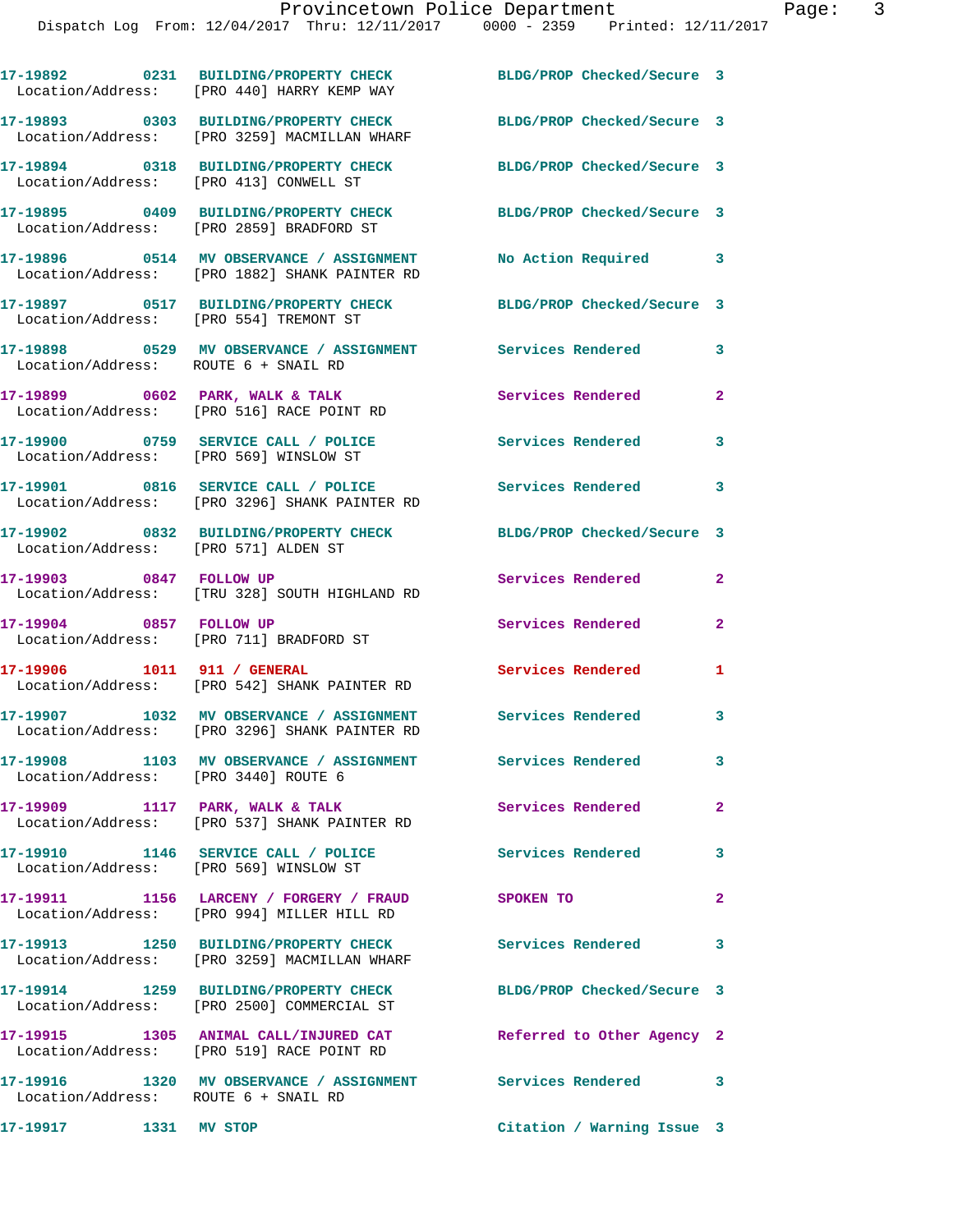|                                      | Provincetown Police Department<br>Dispatch Log From: 12/04/2017 Thru: 12/11/2017 0000 - 2359 Printed: 12/11/2017   |                          | Page: 4      |
|--------------------------------------|--------------------------------------------------------------------------------------------------------------------|--------------------------|--------------|
| Location/Address: [PRO 2513] ROUTE 6 |                                                                                                                    |                          |              |
|                                      | 17-19918 1557 BUILDING/PROPERTY CHECK BLDG/PROP Checked/Secure 3<br>Location/Address: [PRO 1638] COMMERCIAL ST     |                          |              |
|                                      | 17-19919 1645 MEDICAL EMERGENCY/DOT Transported to Hospital 1<br>Location/Address: [PRO 440] HARRY KEMP WAY        |                          |              |
| Location/Address: [PRO 3287] ROUTE 6 | 17-19921 1824 BUILDING/PROPERTY CHECK BLDG/PROP Checked/Secure 3                                                   |                          |              |
|                                      | 17-19922 2057 BUILDING/PROPERTY CHECK BLDG/PROP Checked/Secure 3<br>Location/Address: [PRO 2206] PILGRIMS LANDING  |                          |              |
| For Date: $12/06/2017$ - Wednesday   |                                                                                                                    |                          |              |
|                                      | 17-19923 0025 BUILDING/PROPERTY CHECK Services Rendered 3<br>Location/Address: [PRO 3163] WINTHROP ST              |                          |              |
|                                      | 17-19924 0036 MV OBSERVANCE / ASSIGNMENT Services Rendered 3<br>Location/Address: [PRO 94] BRADFORD ST             |                          |              |
|                                      | 17-19925 0041 MV OBSERVANCE / ASSIGNMENT<br>Location/Address: [PRO 3912] SHANK PAINTER RD                          | No Action Required 3     |              |
|                                      | 17-19926 0105 BUILDING/PROPERTY CHECK BLDG/PROP Checked/Secure 3<br>Location/Address: [PRO 1780] JOHNSON ST        |                          |              |
|                                      | 17-19927 0113 BUILDING/PROPERTY CHECK Services Rendered 3<br>Location/Address: [PRO 3259] MACMILLAN WHARF          |                          |              |
|                                      | 17-19928 0137 BUILDING/PROPERTY CHECK Services Rendered 3<br>Location/Address: [PRO 2483] COMMERCIAL ST            |                          |              |
|                                      | 17-19929 0143 BUILDING/PROPERTY CHECK BLDG/PROP Checked/Secure 3<br>Location/Address: [PRO 3296] SHANK PAINTER RD  |                          |              |
|                                      | 17-19930 0154 BUILDING/PROPERTY CHECK BLDG/PROP Checked/Secure 3<br>Location/Address: [PRO 357] COMMERCIAL ST      |                          |              |
|                                      | 17-19931 6202 MV OBSERVANCE / ASSIGNMENT Services Rendered 3<br>Location/Address: [PRO 3430] COMMERCIAL ST         |                          |              |
|                                      | 17-19932 0322 BUILDING/PROPERTY CHECK BLDG/PROP Checked/Secure 3<br>Location/Address: [PRO 2206] PILGRIMS LANDING  |                          |              |
|                                      | 17-19933 0457 ASSIST DEPARTMENT/CCH Services Rendered 3<br>Location/Address: [PRO 1016] NELSON AVE                 |                          |              |
|                                      | 17-19934 0532 BUILDING/PROPERTY CHECK BLDG/PROP Checked/Secure 3<br>Location/Address: [PRO 379] COMMERCIAL ST      |                          |              |
|                                      | 17-19935 0549 BUILDING/PROPERTY CHECK Services Rendered 3<br>Location/Address: [PRO 2520] PRINCE ST                |                          |              |
|                                      | 17-19936 0551 BUILDING/PROPERTY CHECK Services Rendered<br>Location/Address: [PRO 75] CAPTAIN BERTIES WAY          |                          | 3            |
|                                      | 17-19937 0554 MV OBSERVANCE / ASSIGNMENT Services Rendered<br>Location/Address: SHANK PAINTER RD + JEROME SMITH RD |                          | 3            |
|                                      | 17-19938 0722 PARK, WALK & TALK<br>Location/Address: [PRO 3296] SHANK PAINTER RD                                   | No Action Required       | $\mathbf{2}$ |
|                                      | 17-19939 0743 ANIMAL CALL<br>Location/Address: [PRO 2237] PEARL ST                                                 | <b>Services Rendered</b> | $\mathbf{2}$ |
|                                      | 17-19940 0807 BUILDING/PROPERTY CHECK Services Rendered 3<br>Location/Address: [PRO 106] COMMERCIAL ST             |                          |              |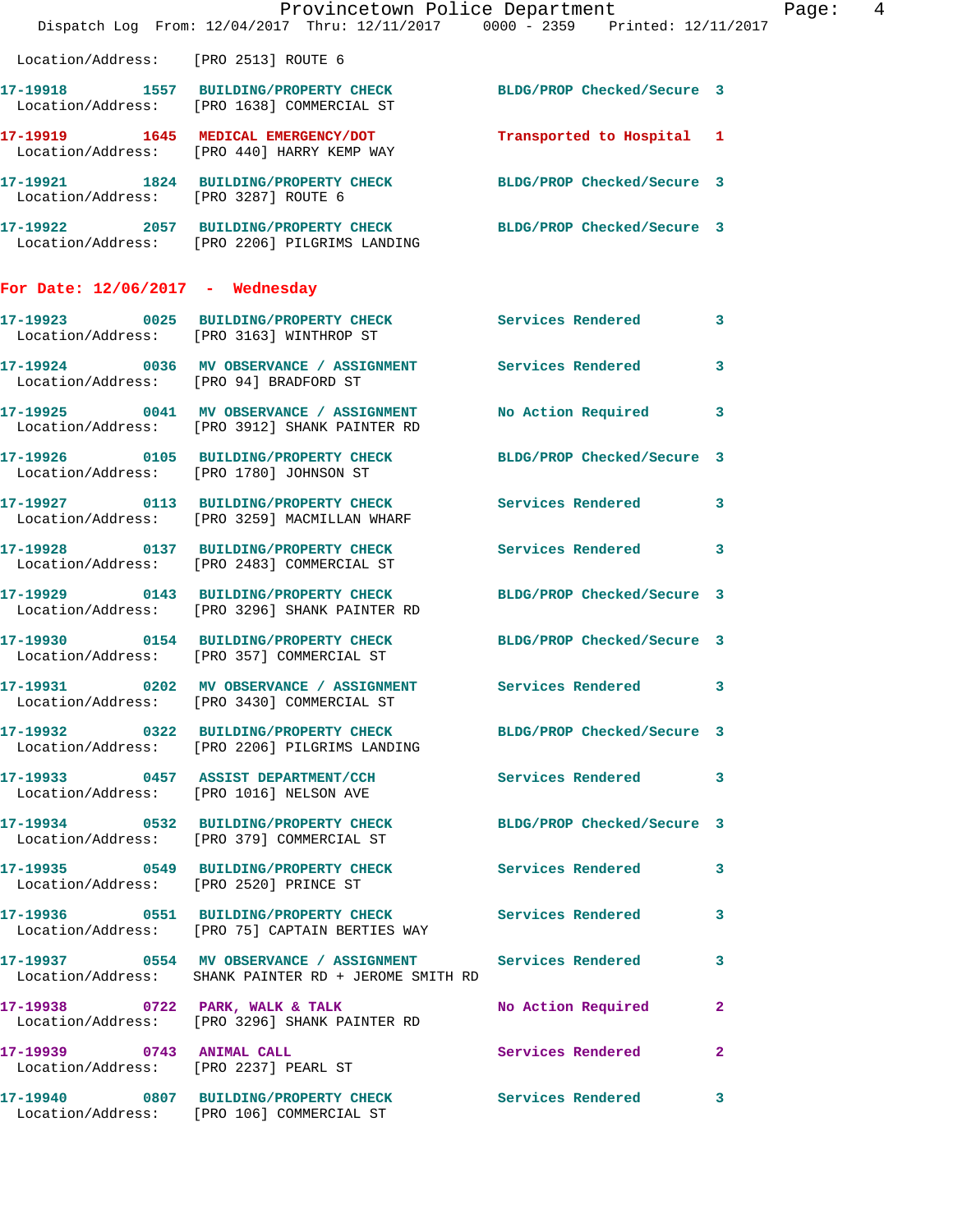|                                      | 17-19941 0811 SERVICE CALL / POLICE<br>Location/Address: [PRO 569] WINSLOW ST                                      | Services Rendered 3        |                         |
|--------------------------------------|--------------------------------------------------------------------------------------------------------------------|----------------------------|-------------------------|
|                                      | 17-19942 0814 BUILDING/PROPERTY CHECK<br>Location/Address: [PRO 3259] MACMILLAN WHARF                              | <b>Services Rendered</b>   | $\overline{\mathbf{3}}$ |
| 17-19943 0832 MEDICAL EMERGENCY      | Location/Address: [PRO 569] WINSLOW ST                                                                             | Transported to Hospital 1  |                         |
|                                      | 17-19944 0843 911 / GENERAL<br>Location/Address: [PRO 542] SHANK PAINTER RD                                        | No Action Required         | 1                       |
|                                      | 17-19945 0900 MV OBSERVANCE / ASSIGNMENT<br>Location/Address: BRADFORD ST + STANDISH ST                            | <b>Services Rendered</b>   | 3                       |
|                                      | 17-19947 0904 ALARM - GENERAL<br>Location/Address: [PRO 45] COMMERCIAL ST                                          | <b>False Alarm</b>         | 1                       |
| 17-19948 0941 GENERAL INFO           | Location/Address: [PRO 2543] MACMILLAN WHARF                                                                       | No Action Required 3       |                         |
|                                      | 17-19949 0941 BUILDING/PROPERTY CHECK<br>Location/Address: [PRO 3317] CEMETERY RD                                  | BLDG/PROP Checked/Secure 3 |                         |
|                                      | 17-19950 0941 BUILDING/PROPERTY CHECK<br>Location/Address: [PRO 3318] CEMETERY RD                                  | BLDG/PROP Checked/Secure 3 |                         |
|                                      | 17-19951 0950 ANIMAL CALL<br>Location/Address: [PRO 520] SANDY HILL LN                                             | Services Rendered          | $\mathbf{2}$            |
| 17-19952 1011 ALARM - GENERAL        | Location/Address: [PRO 45] COMMERCIAL ST                                                                           | <b>False Alarm</b>         | 1                       |
|                                      | 17-19953 1022 BUILDING/PROPERTY CHECK<br>Location/Address: [PRO 2977] COMMERCIAL ST                                | <b>Services Rendered</b>   | 3                       |
| 17-19954 1024 TRAFFIC CONTROL        | Location/Address: [PRO 175] COMMERCIAL ST                                                                          | Services Rendered          | 3                       |
|                                      | 17-19955 1039 SUSPICIOUS ACTIVITY<br>Location/Address: [PRO 1553] COMMERCIAL ST                                    | <b>Services Rendered</b>   | $\mathbf{2}$            |
|                                      | 17-19956 1112 LOST PROPERTY-BLACK BAG<br>Location/Address: [PRO 3296] SHANK PAINTER RD                             | <b>Services Rendered</b>   | 3                       |
| 17-19957 1142 ANIMAL CALL            | Location/Address: [PRO 2490] PROVINCELANDS RD                                                                      | Referred to Other Agency 2 |                         |
|                                      | 17-19959 1200 PARKING COMPLAINT / GENERAL SPOKEN TO<br>Location/Address: [PRO 327] COMMERCIAL ST                   |                            | 3                       |
|                                      | 17-19960 1238 PARKING COMPLAINT / GENERAL Citation / Warning Issue 3<br>Location/Address: [PRO 2937] COMMERCIAL ST |                            |                         |
| 17-19961 1246 COMPLAINT              | Location/Address: [PRO 542] SHANK PAINTER RD                                                                       | SPOKEN TO                  | 3                       |
| Location/Address: ROUTE 6 + SNAIL RD | 17-19962 1252 MV OBSERVANCE / ASSIGNMENT Services Rendered                                                         |                            | 3                       |
| $17-19964$ 1309 ALARM - FIRE         | Location/Address: [PRO 2849] COMMERCIAL ST                                                                         | False Alarm                | $\mathbf{1}$            |
|                                      | 17-19965 $1425$ PARK, WALK & TALK<br>Location/Address: [PRO 173] COMMERCIAL ST                                     | No Action Required         | $\mathbf{2}$            |
|                                      | 17-19966 1533 BUILDING/PROPERTY CHECK<br>Location/Address: [PRO 2483] COMMERCIAL ST                                | BLDG/PROP Checked/Secure 3 |                         |
|                                      | 17-19967 1602 MV OBSERVANCE / ASSIGNMENT Services Rendered 3<br>Location/Address: [PRO 3430] COMMERCIAL ST         |                            |                         |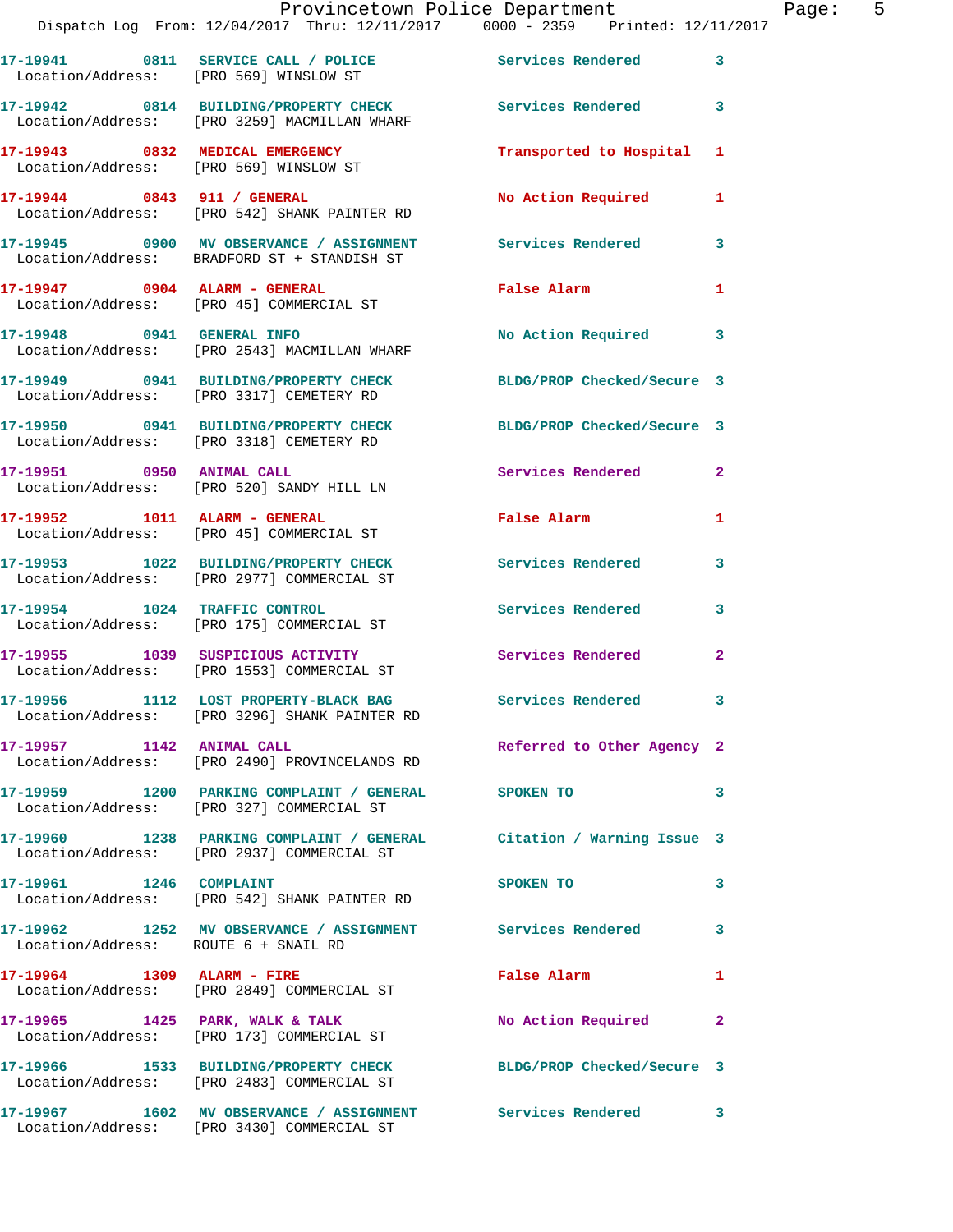Dispatch Log From: 12/04/2017 Thru: 12/11/2017 0000 - 2359 Printed: 12/11/2017 **17-19968 1809 GENERAL INFO Services Rendered 3**  Location/Address: [PRO 1158] WINSLOW ST **17-19970 1945 BUILDING/PROPERTY CHECK BLDG/PROP Checked/Secure 3**  Location/Address: [PRO 3287] ROUTE 6 **17-19971 2039 ANIMAL CALL/LOOSE DOG Services Rendered 2**  Location/Address: [PRO 193] COMMERCIAL ST **17-19972 2147 ALARM - FIRE False Alarm 1**  Location/Address: [PRO 2132] COMMERCIAL ST **17-19973 2356 BUILDING/PROPERTY CHECK BLDG/PROP Checked/Secure 3**  Location/Address: [PRO 526] RYDER ST EXT **17-19974 2356 BUILDING/PROPERTY CHECK Services Rendered 3**  Location/Address: [PRO 3430] COMMERCIAL ST **For Date: 12/07/2017 - Thursday 17-19975 0011 BUILDING/PROPERTY CHECK Services Rendered 3**  Location/Address: [PRO 3908] COMMERCIAL ST **17-19976 0029 BUILDING/PROPERTY CHECK Services Rendered 3**  Location/Address: [PRO 2490] PROVINCELANDS RD **17-19977 0048 MV OBSERVANCE / ASSIGNMENT Services Rendered 3**  Location/Address: HIGH POLE HILL + BRADFORD ST **17-19978 0127 MV STOP VERBAL WARNING 3**  Location/Address: [PRO 2513] ROUTE 6 **17-19979 0157 BUILDING/PROPERTY CHECK Services Rendered 3**  Location/Address: [PRO 564] BAYBERRY AVE **17-19983 0200 WELL BEING CHECK Services Rendered 3**  Location/Address: [PRO 539] SHANK PAINTER RD Refer To Field Int: 17-10-FI **17-19980 0211 BUILDING/PROPERTY CHECK Services Rendered 3**  Location/Address: [PRO 521] ROUTE 6 **17-19981 0222 ALARM - FIRE False Alarm 1**  Location/Address: [PRO 2132] COMMERCIAL ST **17-19982 0522 BUILDING/PROPERTY CHECK Services Rendered 3**  Location/Address: [PRO 2520] PRINCE ST **17-19984 0538 MV OBSERVANCE / ASSIGNMENT Services Rendered 3**  Location/Address: [PRO 3440] ROUTE 6 **17-19985 0541 MV STOP Citation / Warning Issue 3**  Location/Address: SNAIL RD **17-19986 0705 ALARM - FIRE False Alarm 1**  Location/Address: [PRO 1714] COMMERCIAL ST **17-19987 0738 HAZARDS-WIRE Referred to Other Agency 2**  Location/Address: [PRO 2919] COMMERCIAL ST **17-19988 0801 PARK, WALK & TALK No Action Required 2**  Location/Address: [PRO 324] COMMERCIAL ST 17-19990 0814 COMPLAINT **Services Rendered** 3 Location/Address: [PRO 80] CARVER ST **17-19991 0841 ALARM - GENERAL False Alarm 1** 

Location/Address: [PRO 1714] COMMERCIAL ST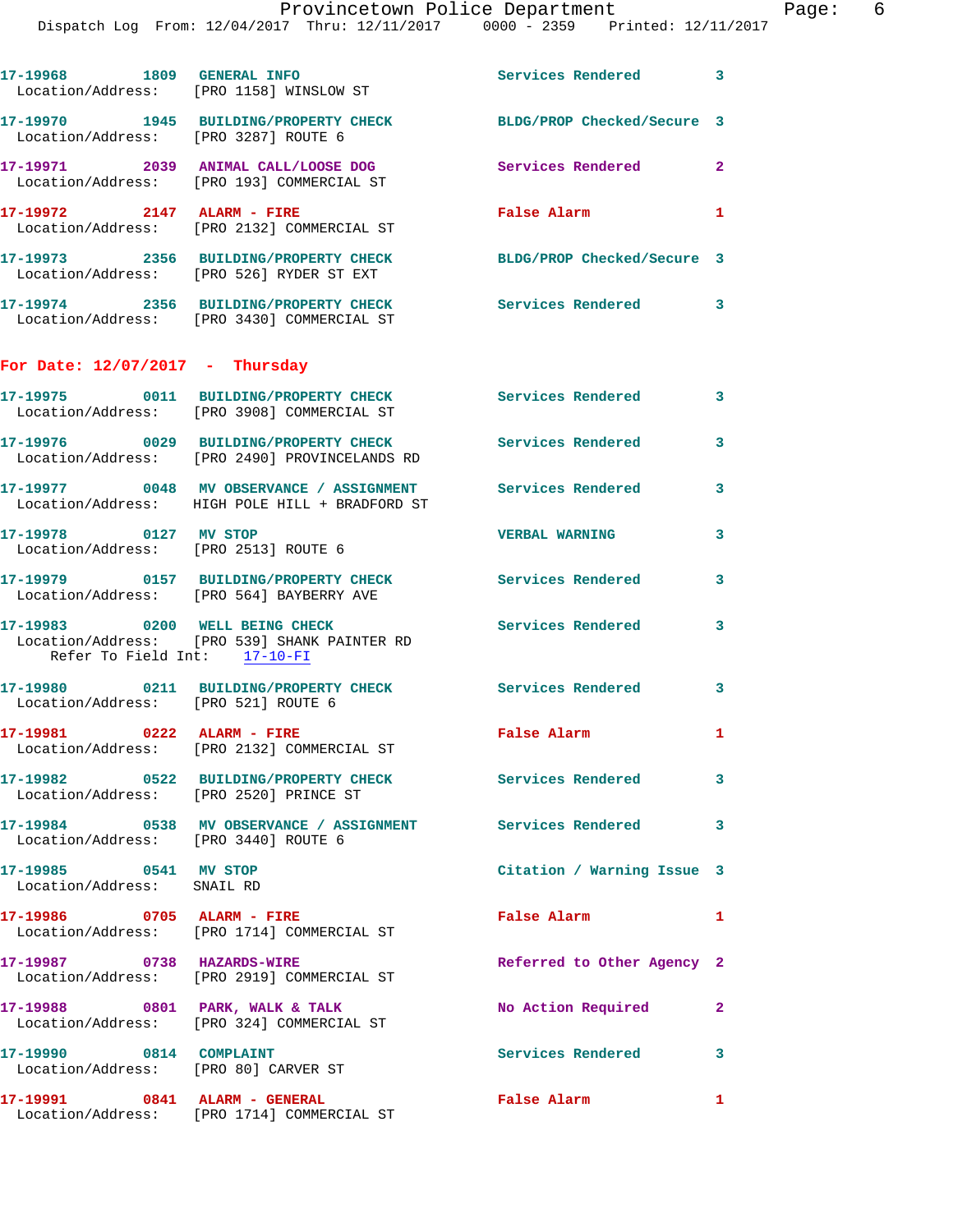|                                                                   | Provincetown Police Department<br>Dispatch Log From: 12/04/2017 Thru: 12/11/2017 0000 - 2359 Printed: 12/11/2017 |                                         |              | Page: | - 7 |
|-------------------------------------------------------------------|------------------------------------------------------------------------------------------------------------------|-----------------------------------------|--------------|-------|-----|
|                                                                   | 17-19992 0926 ASSIST CITIZEN SPOKEN TO 3<br>Location/Address: [PRO 2581] COMMERCIAL ST                           |                                         |              |       |     |
|                                                                   | 17-19993 0942 BUILDING/PROPERTY CHECK BLDG/PROP Checked/Secure 3<br>Location/Address: [PRO 3317] CEMETERY RD     |                                         |              |       |     |
|                                                                   | 17-19994 0942 BUILDING/PROPERTY CHECK BLDG/PROP Checked/Secure 3<br>Location/Address: [PRO 3318] CEMETERY RD     |                                         |              |       |     |
| Location/Address: [PRO 3287] ROUTE 6                              | 17-19995 0947 PARKING COMPLAINT / GENERAL SPOKEN TO                                                              |                                         | $\mathbf{3}$ |       |     |
|                                                                   | 17-19998 1106 FOLLOW UP<br>Location/Address: [PRO 2645] SHANK PAINTER RD                                         | No Action Required                      | $\mathbf{2}$ |       |     |
| Location/Address: ROUTE 6 + SNAIL RD                              | 17-19997 1108 MV OBSERVANCE / ASSIGNMENT No Action Required 3                                                    |                                         |              |       |     |
| 17-19999 1114 MV STOP                                             | Location/Address: ROUTE 6 + SNAIL RD                                                                             | <b>VERBAL WARNING</b>                   | $\mathbf{3}$ |       |     |
|                                                                   | 17-20000 1141 COMPLAINT<br>Location/Address: [PRO 175] COMMERCIAL ST                                             | Services Rendered                       | $\mathbf{3}$ |       |     |
|                                                                   | 17-20002 1209 ANIMAL CALL-DOG BITE Services Rendered 2<br>Location/Address: [PRO 816] COMMERCIAL ST              |                                         |              |       |     |
|                                                                   | 17-20003 1226 MV STOP<br>Location/Address: [PRO 1397] MONTELLO ST                                                | <b>VERBAL WARNING</b>                   | 3            |       |     |
|                                                                   | 17-20004 1226 ANIMAL CALL<br>Location/Address: [PRO 1237] MILLER HILL RD                                         | Services Rendered 2                     |              |       |     |
|                                                                   | 17-20005 1242 BUILDING/PROPERTY CHECK BLDG/PROP Checked/Secure 3<br>Location/Address: [PRO 447] JEROME SMITH RD  |                                         |              |       |     |
| Location/Address: [PRO 3440] ROUTE 6                              | 17-20006 1244 MV OBSERVANCE / ASSIGNMENT Services Rendered 3                                                     |                                         |              |       |     |
|                                                                   | 17-20007 1309 MV STOP<br>Location/Address: [PRO 3004] BRADFORD ST                                                | Citation / Warning Issue 3              |              |       |     |
|                                                                   | 17-20008 1312 ASSIST CITIZEN 5ervices Rendered 3<br>Location/Address: [PRO 376] COMMERCIAL ST                    |                                         |              |       |     |
|                                                                   | 17-20009 1317 TRAFFIC CONTROL<br>Location/Address: [PRO 61] BRADFORD ST                                          | Services Rendered 3                     |              |       |     |
| 17-20010 1326 MV STOP                                             | Location/Address: [PRO 1791] BRADFORD ST                                                                         | <b>VERBAL WARNING</b>                   | 3            |       |     |
|                                                                   | 17-20011 1401 ANIMAL CALL<br>Location/Address: [PRO 3359] HARRY KEMP WAY                                         | <b>Services Rendered</b>                | $\mathbf{2}$ |       |     |
|                                                                   | 17-20013 1512 PARK, WALK & TALK<br>Location/Address: [PRO 105] COMMERCIAL ST                                     | Services Rendered                       | $\mathbf{2}$ |       |     |
|                                                                   | 17-20015 1545 FOLLOW UP<br>Location/Address: [PRO 542] SHANK PAINTER RD                                          | SPOKEN TO DESCRIPTION OF REAL PROPERTY. | $\mathbf{2}$ | 1     |     |
| 17-20016   1600   ANIMAL CALL                                     | Location/Address: [PRO 2859] BRADFORD ST                                                                         | Could Not Locate                        | $\mathbf{2}$ |       |     |
|                                                                   | 17-20017 1606 ALARM - FIRE<br>Location/Address: [PRO 547] COMMERCIAL ST                                          | False Alarm                             | 1            |       |     |
| 17-20018 1620 MV DISABLED<br>Location/Address: [TRU 3672] ROUTE 6 |                                                                                                                  | Referred to Other Agency 2              |              |       |     |
|                                                                   |                                                                                                                  | VERBAL WARNING 3                        |              |       |     |

Location/Address: [PRO 2898] JEROME SMITH RD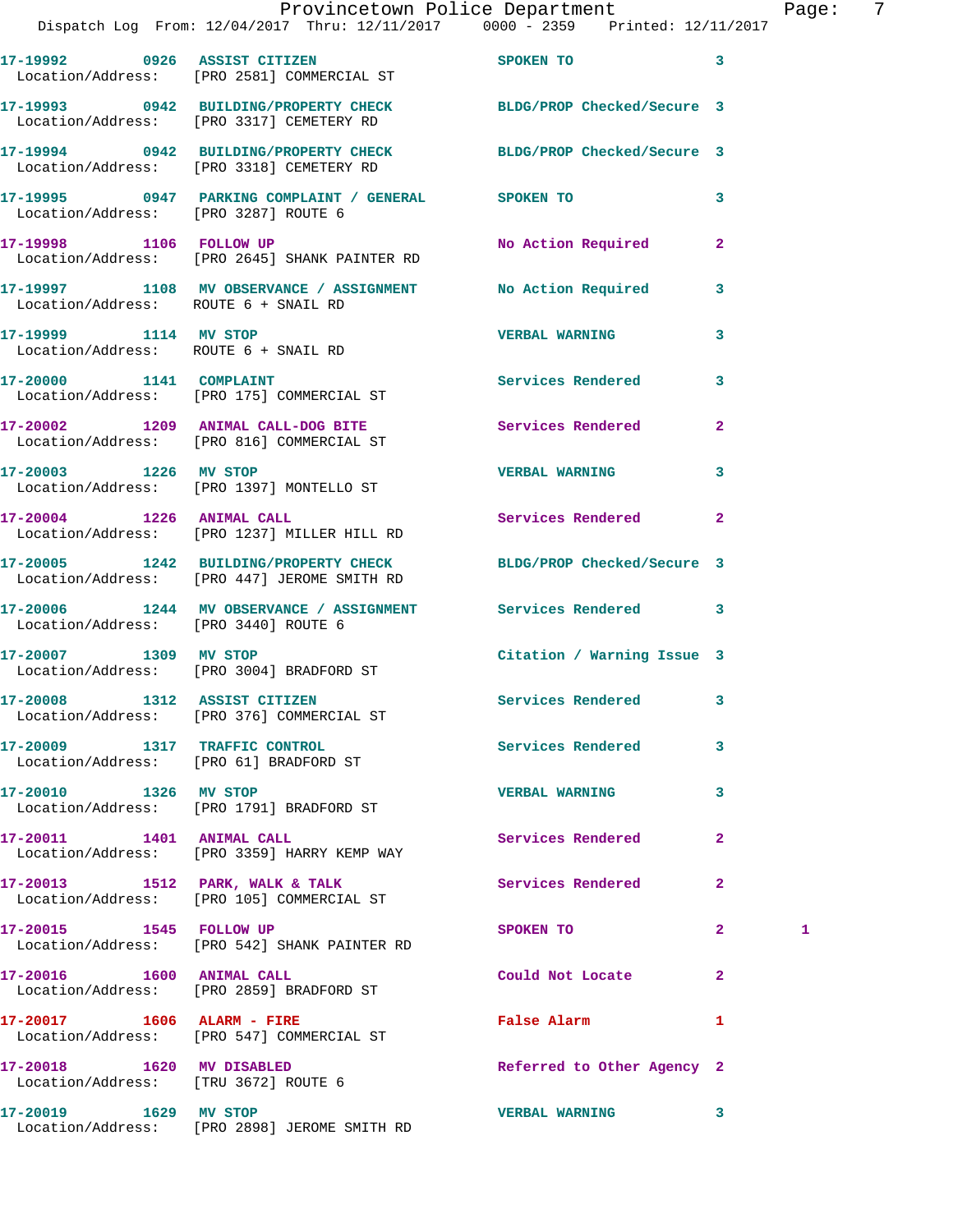|                                      | 17-20020 1632 BUILDING/PROPERTY CHECK<br>Location/Address: [PRO 1638] COMMERCIAL ST                          | BLDG/PROP Checked/Secure 3 |                         |
|--------------------------------------|--------------------------------------------------------------------------------------------------------------|----------------------------|-------------------------|
|                                      | 17-20021 1703 BUILDING/PROPERTY CHECK<br>Location/Address: [PRO 3259] MACMILLAN WHARF                        | Services Rendered 3        |                         |
| 17-20022 1716 FOLLOW UP              | Location/Address: [PRO 542] SHANK PAINTER RD<br>Refer To Summons: 17-329-AR<br>Refer To Summons: $17-348-AR$ | SPOKEN TO                  | $\overline{a}$          |
| Location/Address: [PRO 3287] ROUTE 6 | 17-20024 1835 BUILDING/PROPERTY CHECK BLDG/PROP Checked/Secure 3                                             |                            |                         |
|                                      | 17-20025 2001 BUILDING/PROPERTY CHECK<br>Location/Address: [PRO 2898] JEROME SMITH RD                        | <b>Services Rendered</b>   | 3                       |
| Location/Address: [PRO 2521] ROUTE 6 | 17-20026 2005 MV OBSERVANCE / ASSIGNMENT Services Rendered                                                   |                            | $\overline{\mathbf{3}}$ |
|                                      | 17-20027 2131 BUILDING/PROPERTY CHECK<br>Location/Address: [PRO 526] RYDER ST EXT                            | <b>Services Rendered</b>   | 3                       |
|                                      | 17-20028 2138 BUILDING/PROPERTY CHECK<br>Location/Address: [PRO 2483] COMMERCIAL ST                          | <b>Services Rendered</b>   | 3                       |
|                                      | 17-20030 2138 BUILDING/PROPERTY CHECK<br>Location/Address: [PRO 519] RACE POINT RD                           | BLDG/PROP Checked/Secure 3 |                         |
|                                      | 17-20029 2141 MV OBSERVANCE / ASSIGNMENT<br>Location/Address: [PRO 74] BRADFORD ST EXT                       | Services Rendered          | 3                       |
|                                      | 17-20031 2341 BUILDING/PROPERTY CHECK<br>Location/Address: [PRO 1780] JOHNSON ST                             | <b>Services Rendered</b>   | $\overline{\mathbf{3}}$ |
|                                      | 17-20032 2351 BUILDING/PROPERTY CHECK Services Rendered<br>Location/Address: [PRO 3259] MACMILLAN WHARF      |                            | 3                       |
| For Date: 12/08/2017 - Friday        |                                                                                                              |                            |                         |
|                                      | 17-20033 0012 BUILDING/PROPERTY CHECK<br>Location/Address: [PRO 3430] COMMERCIAL ST                          | Services Rendered 3        |                         |
| Location/Address: [PRO 2513] ROUTE 6 |                                                                                                              | Services Rendered          | 3                       |
|                                      | 17-20035 0109 BUILDING/PROPERTY CHECK<br>Location/Address: [PRO 2500] COMMERCIAL ST                          | Services Rendered          | $\mathbf{3}$            |
| Location/Address:                    | [PRO 3908] COMMERCIAL ST                                                                                     | Services Rendered          | 3                       |
| Location/Address:                    | [PRO 2206] PILGRIMS LANDING                                                                                  | Services Rendered          | 3                       |
| Location/Address:                    | [PRO 106] COMMERCIAL ST                                                                                      | Services Rendered          | 3                       |
| Location/Address:                    | 17-20039 0140 BUILDING/PROPERTY CHECK<br>[PRO 2490] PROVINCELANDS RD                                         | Services Rendered          | 3                       |

**17-20040 0144 BUILDING/PROPERTY CHECK Services Rendered 3**  Location/Address: [PRO 447] JEROME SMITH RD **17-20041 0153 BUILDING/PROPERTY CHECK Services Rendered 3**  Location/Address: [PRO 444] HIGH POLE HILL

**17-20042 0208 SUSPICIOUS VEHICLE Services Rendered 2**  Location/Address: [PRO 3296] SHANK PAINTER RD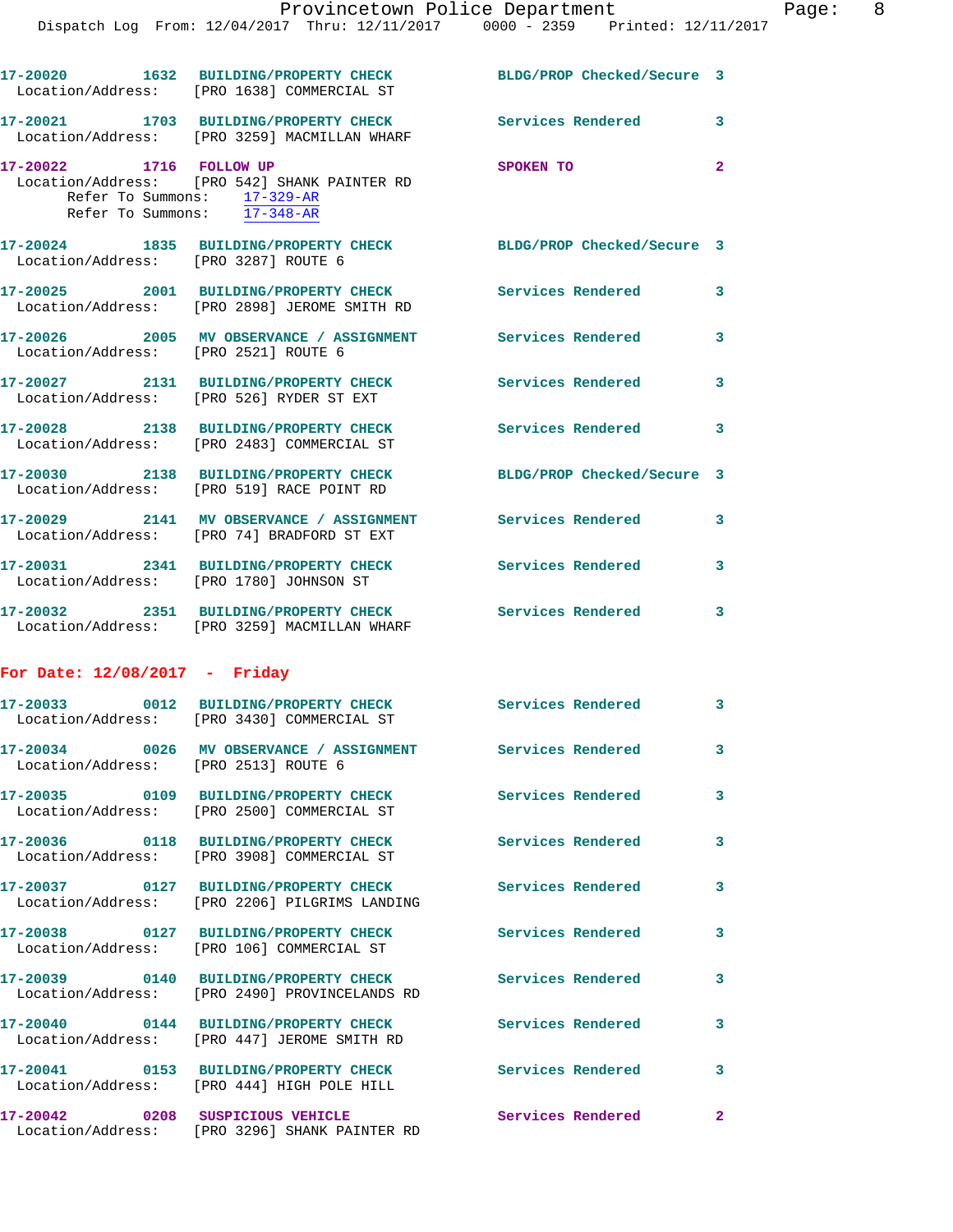Dispatch Log From: 12/04/2017 Thru: 12/11/2017 0000 - 2359 Printed: 12/11/2017

|                                                                  | 17-20043 0225 BUILDING/PROPERTY CHECK<br>Location/Address: [PRO 2977] COMMERCIAL ST                         | <b>Services Rendered</b>   | $\mathbf{3}$   |
|------------------------------------------------------------------|-------------------------------------------------------------------------------------------------------------|----------------------------|----------------|
| Location/Address: [PRO 57] BRADFORD ST                           | 17-20044 0231 BUILDING/PROPERTY CHECK                                                                       | <b>Services Rendered</b>   | 3              |
| Location/Address: [PRO 2518] ROUTE 6                             | 17-20045 0523 MV OBSERVANCE / ASSIGNMENT Services Rendered                                                  |                            | 3              |
| 17-20046 0548 MV STOP<br>Location/Address: [PRO 2479] ROUTE 6    |                                                                                                             | <b>VERBAL WARNING</b>      | 3              |
|                                                                  | 17-20047 0716 SERVICE CALL / POLICE<br>Location/Address: [PRO 1269] ALDEN ST                                | <b>Services Rendered</b>   | 3              |
| Location/Address: ROUTE 6 + SNAIL RD                             | 17-20048 0731 MV OBSERVANCE / ASSIGNMENT Services Rendered                                                  |                            | 3              |
| Location/Address: [PRO 569] WINSLOW ST                           | 17-20050 0810 SERVICE CALL / POLICE                                                                         | Services Rendered          | 3              |
|                                                                  | 17-20051 0830 BUILDING/PROPERTY CHECK<br>Location/Address: [PRO 2194] COMMERCIAL ST                         | BLDG/PROP Checked/Secure 3 |                |
| Location/Address: [PRO 3440] ROUTE 6                             | 17-20052 0854 MV OBSERVANCE / ASSIGNMENT Services Rendered                                                  |                            | 3              |
|                                                                  | 17-20053 0916 MV OBSERVANCE / ASSIGNMENT<br>Location/Address: BRADFORD ST + HOWLAND ST                      | <b>Services Rendered</b>   | 3              |
| 17-20055 0922 ALARM - GENERAL<br>Location/Address: COMMERCIAL ST |                                                                                                             | False Alarm                | $\mathbf{1}$   |
|                                                                  | 17-20056 0927 MEDICAL EMERGENCY/BREATHING<br>Location/Address: [PRO 1109] SOMERSET RD                       | Transported to Hospital 1  |                |
|                                                                  | 17-20058 0952 MV OBSERVANCE / ASSIGNMENT Services Rendered<br>Location/Address: [PRO 1778] SHANK PAINTER RD |                            | 3              |
| 17-20059 1024 MV STOP                                            | Location/Address: [PRO 539] SHANK PAINTER RD                                                                | <b>VERBAL WARNING</b>      | 3              |
| 17-20060 1034 PARK, WALK & TALK                                  | Location/Address: [PRO 440] HARRY KEMP WAY                                                                  | Services Rendered          | $\mathbf{2}$   |
| 17-20061 1144 ASSIST CITIZEN                                     | Location/Address: [PRO 542] SHANK PAINTER RD                                                                | Referred to Other Agency 3 |                |
| 17-20062 1159 MV STOP                                            | Location: [PRO 3431] LOPES SQUARE                                                                           | <b>VERBAL WARNING</b>      | 3              |
| 17-20063 1306 ASSIST CITIZEN                                     |                                                                                                             |                            |                |
|                                                                  | Location/Address: [PRO 1554] COMMERCIAL ST                                                                  | Services Rendered          | 3              |
|                                                                  | 17-20064 1327 MEDICAL EMERGENCY/EVAL<br>Location/Address: [PRO 1354] COMMERCIAL ST                          | Transported to Hospital 1  |                |
| Location/Address: [PRO 681] ATKINS LN                            | 17-20065 1414 ANIMAL CALL/CRYING SOUND                                                                      | Could Not Locate           | $\mathbf{2}$   |
| 17-20067 1445 MV VANDALISM                                       | Location/Address: [PRO 681] ATKINS LN                                                                       | Services Rendered          | $\overline{2}$ |
| 17-20068 1447 GENERAL INFO                                       | Location/Address: [PRO 1537] COMMERCIAL ST                                                                  | Services Rendered          | 3              |
| 17-20069 1515 FOLLOW UP                                          | Location/Address: [PRO 3158] MEADOW RD                                                                      | SPOKEN TO                  | $\mathbf{2}$   |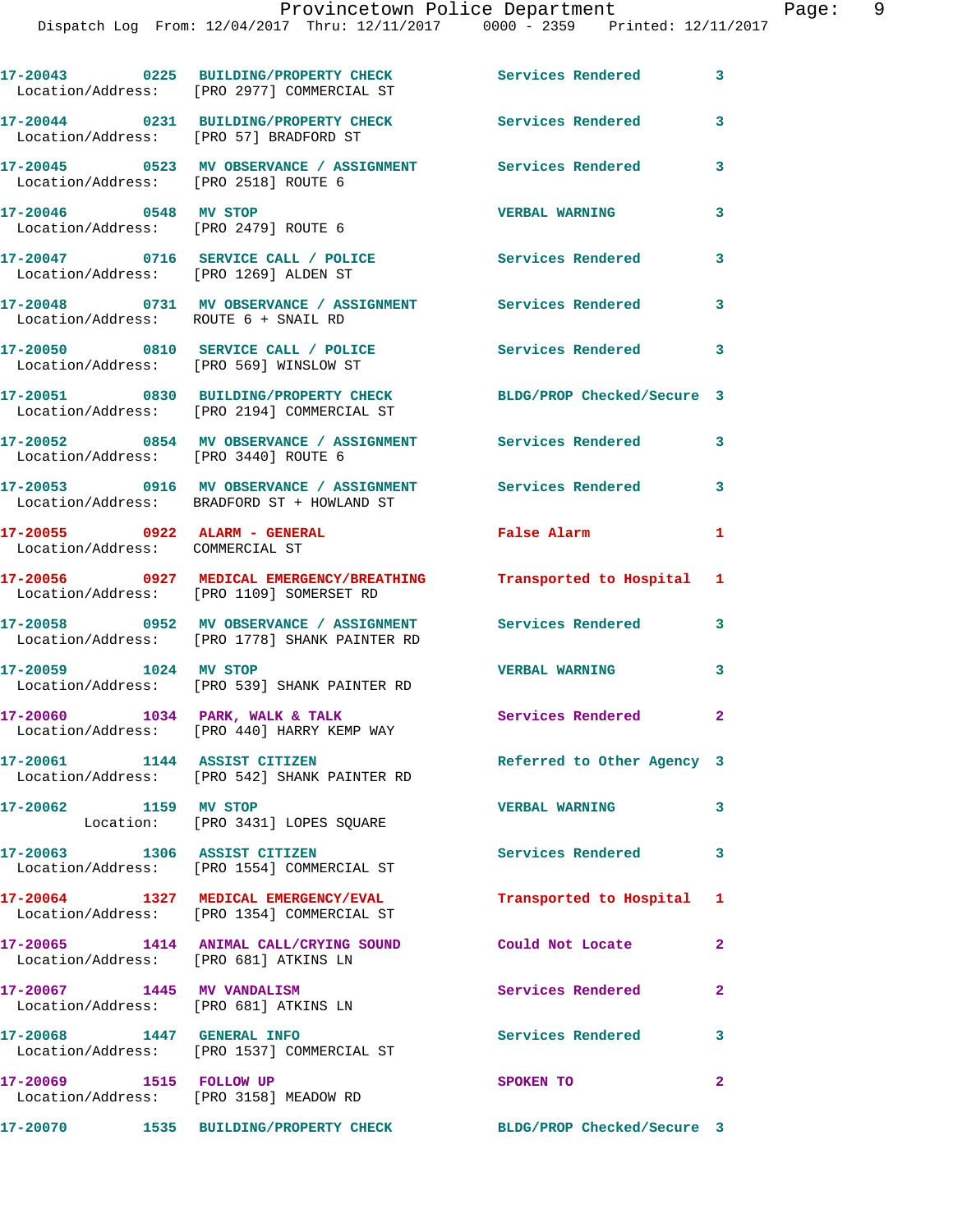|                                                               | Provincetown Police Department<br>Dispatch Log From: 12/04/2017 Thru: 12/11/2017 0000 - 2359 Printed: 12/11/2017 |                            |              |
|---------------------------------------------------------------|------------------------------------------------------------------------------------------------------------------|----------------------------|--------------|
|                                                               | Location/Address: [PRO 1638] COMMERCIAL ST                                                                       |                            |              |
|                                                               | 17-20071 1539 MV COLLISION<br>Location/Address: [PRO 440] HARRY KEMP WAY                                         | <b>Services Rendered</b>   | 1            |
|                                                               | 17-20073 1620 MV OBSERVANCE / ASSIGNMENT Services Rendered<br>Location/Address: [PRO 2521] ROUTE 6               |                            | 3            |
|                                                               | 17-20075 1639 ASSIST CITIZEN<br>Location/Address: [PRO 1554] COMMERCIAL ST                                       | SPOKEN TO                  | 3            |
|                                                               | 17-20074 1643 BUILDING/PROPERTY CHECK Services Rendered<br>Location/Address: [PRO 3259] MACMILLAN WHARF          |                            | 3            |
| Location/Address: CEMETERY RD                                 | 17-20076 1648 SUSPICIOUS ACTIVITY                                                                                | Unfounded                  | 2            |
|                                                               | 17-20077 1713 BUILDING/PROPERTY CHECK Services Rendered<br>Location/Address: [PRO 2898] JEROME SMITH RD          |                            | 3            |
| 17-20078 1716 MV DISABLED                                     | Location/Address: ROUTE 6 + SHANK PAINTER RD                                                                     | No Action Required         | $\mathbf{2}$ |
| Location/Address: [PRO 94] BRADFORD ST                        | 17-20079 1742 MV OBSERVANCE / ASSIGNMENT Services Rendered                                                       |                            | 3            |
|                                                               | 17-20080 1836 BUILDING/PROPERTY CHECK Services Rendered<br>Location/Address: [PRO 3163] WINTHROP ST              |                            | 3            |
| 17-20081 1935 MV STOP<br>Location/Address: SNAIL RD           |                                                                                                                  | <b>VERBAL WARNING</b>      | 3            |
| Location/Address: [PRO 3287] ROUTE 6                          | 17-20082 1943 BUILDING/PROPERTY CHECK BLDG/PROP Checked/Secure 3                                                 |                            |              |
| 17-20083 2000 MV STOP<br>Location/Address: ROUTE 6 + SNAIL RD |                                                                                                                  | <b>VERBAL WARNING</b>      | 3            |
|                                                               | 17-20084 2009 SUSPICIOUS ACTIVITY<br>Location/Address: SNOW ST + BRADFORD ST                                     | <b>GONE ON ARRIVAL</b>     | $\mathbf{2}$ |
| Location/Address: [PRO 2521] ROUTE 6                          | 17-20085 2040 MV OBSERVANCE / ASSIGNMENT Services Rendered                                                       |                            | 3            |
|                                                               | 17-20087 2256 WELL BEING CHECK<br>Location/Address: [PRO 1267] WINSLOW ST                                        | <b>FOLLOW UP</b>           | 3            |
| For Date: $12/09/2017$ - Saturday                             |                                                                                                                  |                            |              |
| 17-20088 0012 MV STOP                                         | Location: [PRO 3431] LOPES SQUARE                                                                                | Citation / Warning Issue 3 |              |
|                                                               | 17-20089 0019 BUILDING/PROPERTY CHECK<br>Location/Address: [PRO 357] COMMERCIAL ST                               | BLDG/PROP Checked/Secure 3 |              |
|                                                               | 17-20090 0031 BUILDING/PROPERTY CHECK<br>Location/Address: [PRO 3259] MACMILLAN WHARF                            | Services Rendered          | 3            |
|                                                               | 17-20091 0031 MV OBSERVANCE / ASSIGNMENT<br>Location/Address: [PRO 595] BRADFORD ST                              | No Action Required         | 3            |
|                                                               | 17-20092 0033 BUILDING/PROPERTY CHECK<br>Location/Address: [PRO 526] RYDER ST EXT                                | <b>Services Rendered</b>   | 3            |
|                                                               | 17-20093 0038 BUILDING/PROPERTY CHECK<br>Location/Address: [PRO 2483] COMMERCIAL ST                              | <b>Services Rendered</b>   | 3            |
|                                                               | 17-20094  0056 MV OBSERVANCE / ASSIGNMENT Services Rendered                                                      |                            | 3            |

Location/Address: [PRO 2513] ROUTE 6

Page:  $10$ <br> $17$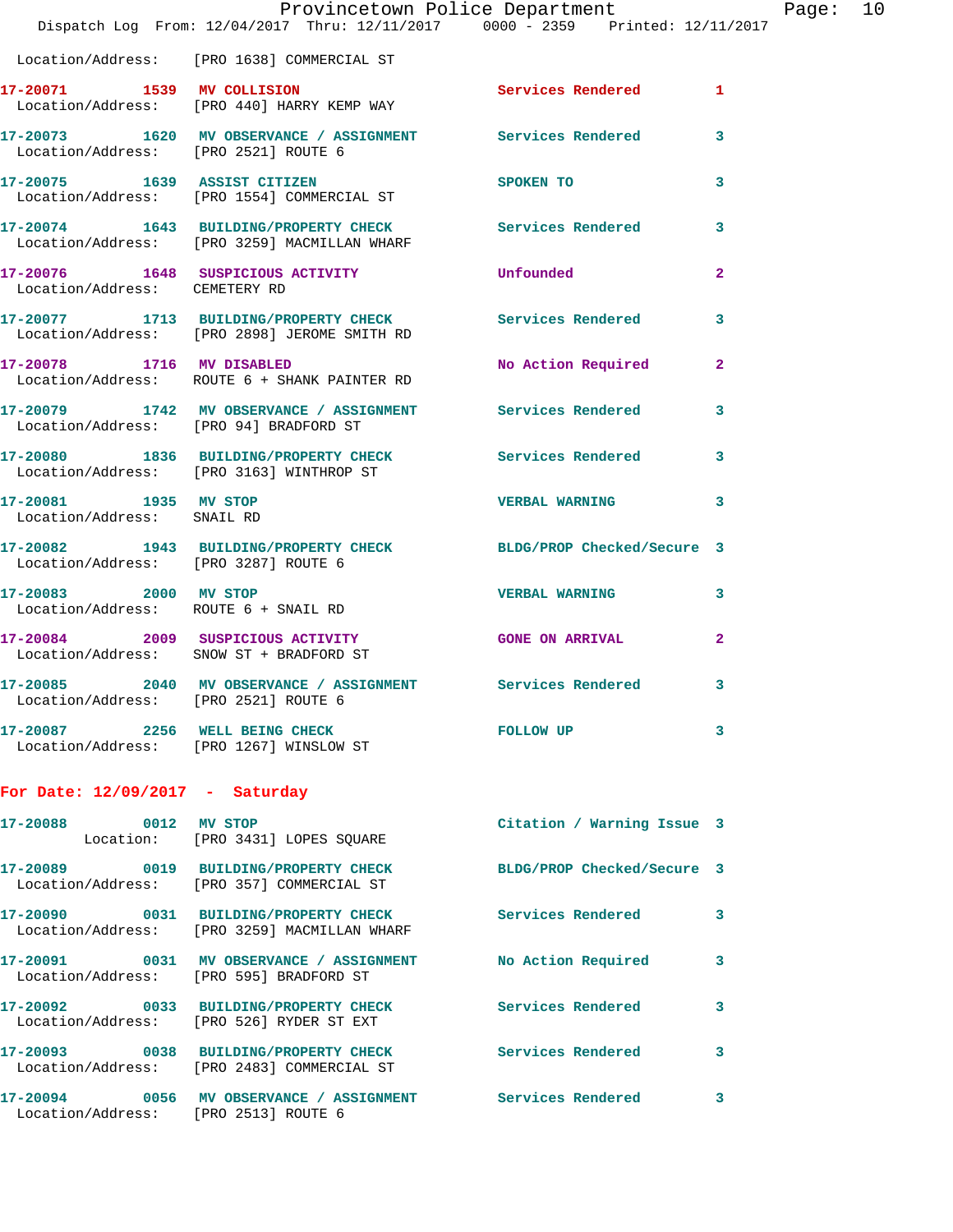|                                                             | 17-20095 0117 BUILDING/PROPERTY CHECK<br>Location/Address: [PRO 444] HIGH POLE HILL                           | BLDG/PROP Checked/Secure 3 |                         |
|-------------------------------------------------------------|---------------------------------------------------------------------------------------------------------------|----------------------------|-------------------------|
|                                                             | 17-20096 0135 MV OBSERVANCE / ASSIGNMENT<br>Location/Address: ALDEN ST + BRADFORD ST                          | No Action Required 3       |                         |
|                                                             | 17-20097 0141 MEDICAL EMERGENCY<br>Location/Address: [PRO 2044] COMMERCIAL ST                                 | Transported to Hospital    | $\mathbf{1}$            |
|                                                             | 17-20098 0203 MV OBSERVANCE / ASSIGNMENT Services Rendered<br>Location/Address: HOWLAND ST + BRADFORD ST      |                            | $\mathbf{3}$            |
|                                                             | 17-20100 0303 BUILDING/PROPERTY CHECK<br>Location/Address: [PRO 516] RACE POINT RD                            | <b>Services Rendered</b>   | 3                       |
|                                                             | 17-20101 0306 BUILDING/PROPERTY CHECK<br>Location/Address: [PRO 2499] RACE POINT RD                           | <b>Services Rendered</b>   | $\mathbf{3}$            |
|                                                             | 17-20102 0554 BUILDING/PROPERTY CHECK<br>Location/Address: [PRO 2540] RACE POINT RD                           | <b>Services Rendered</b>   | 3                       |
| $17-20103$ 1000 PARK, WALK & TALK                           | Location/Address: [PRO 3296] SHANK PAINTER RD                                                                 | Services Rendered          | $\overline{2}$          |
| Location/Address: COMMERCIAL ST                             | 17-20104 1258 HARASSMENT / THREATS                                                                            | <b>SPOKEN TO</b>           | $\overline{a}$          |
|                                                             | 17-20105 1319 SERVICE CALL / POLICE<br>Location/Address: [PRO 542] SHANK PAINTER RD                           | <b>Services Rendered</b>   | $\overline{\mathbf{3}}$ |
|                                                             | 17-20106 1331 MEDICAL EMERGENCY/D.O.T.<br>Location/Address: [PRO 440] HARRY KEMP WAY                          | Transported to Hospital 1  |                         |
| 17-20107 1515 PARK, WALK & TALK<br>Location: CENTER OF TOWN |                                                                                                               | <b>Services Rendered</b>   | $\overline{2}$          |
|                                                             | 17-20108 1515 PARK, WALK & TALK<br>Location: [PRO 3431] LOPES SQUARE                                          | Services Rendered          | $\overline{2}$          |
|                                                             | 17-20109 1712 BUILDING/PROPERTY CHECK<br>Location/Address: [PRO 3259] MACMILLAN WHARF                         | Services Rendered          | 3                       |
| Location/Address: [PRO 2521] ROUTE 6                        | 17-20110 1729 MV OBSERVANCE / ASSIGNMENT Services Rendered 3                                                  |                            |                         |
| 17-20111<br>Location/Address: [PRO 571] ALDEN ST            | 1735 BUILDING/PROPERTY CHECK                                                                                  | Services Rendered          | 3 <sup>7</sup>          |
|                                                             | 17-20112 1745 MV OBSERVANCE / ASSIGNMENT Services Rendered<br>Location/Address: COMMERCIAL ST + SNAIL RD      |                            | $\mathbf{3}$            |
| 17-20113 1758 MISSING PERSON                                | Location/Address: [PRO 526] RYDER ST EXT                                                                      | <b>Services Rendered</b>   | $\mathbf{1}$            |
|                                                             | 17-20114 1913 BUILDING/PROPERTY CHECK<br>Location/Address: [PRO 1646] WINSLOW ST                              | BLDG/PROP Checked/Secure 3 |                         |
| 17-20115 2033 COMPLAINT                                     | Location/Address: [PRO 105] COMMERCIAL ST                                                                     | Services Rendered          | $\mathbf{3}$            |
|                                                             | 17-20116 2040 MV OBSERVANCE / ASSIGNMENT Services Rendered<br>Location/Address: COMMODORE AVE + COMMERCIAL ST |                            | 3                       |
|                                                             | 17-20118 2133 BUILDING/PROPERTY CHECK<br>Location/Address: [PRO 2540] RACE POINT RD                           | <b>Services Rendered</b>   | 3                       |
|                                                             | 17-20119 2147 BUILDING/PROPERTY CHECK<br>Location/Address: [PRO 3317] CEMETERY RD                             | <b>Services Rendered</b>   | $\mathbf{3}$            |
|                                                             | 17-20120 2151 BUILDING/PROPERTY CHECK                                                                         | Services Rendered 3        |                         |

Location/Address: [PRO 3318] CEMETERY RD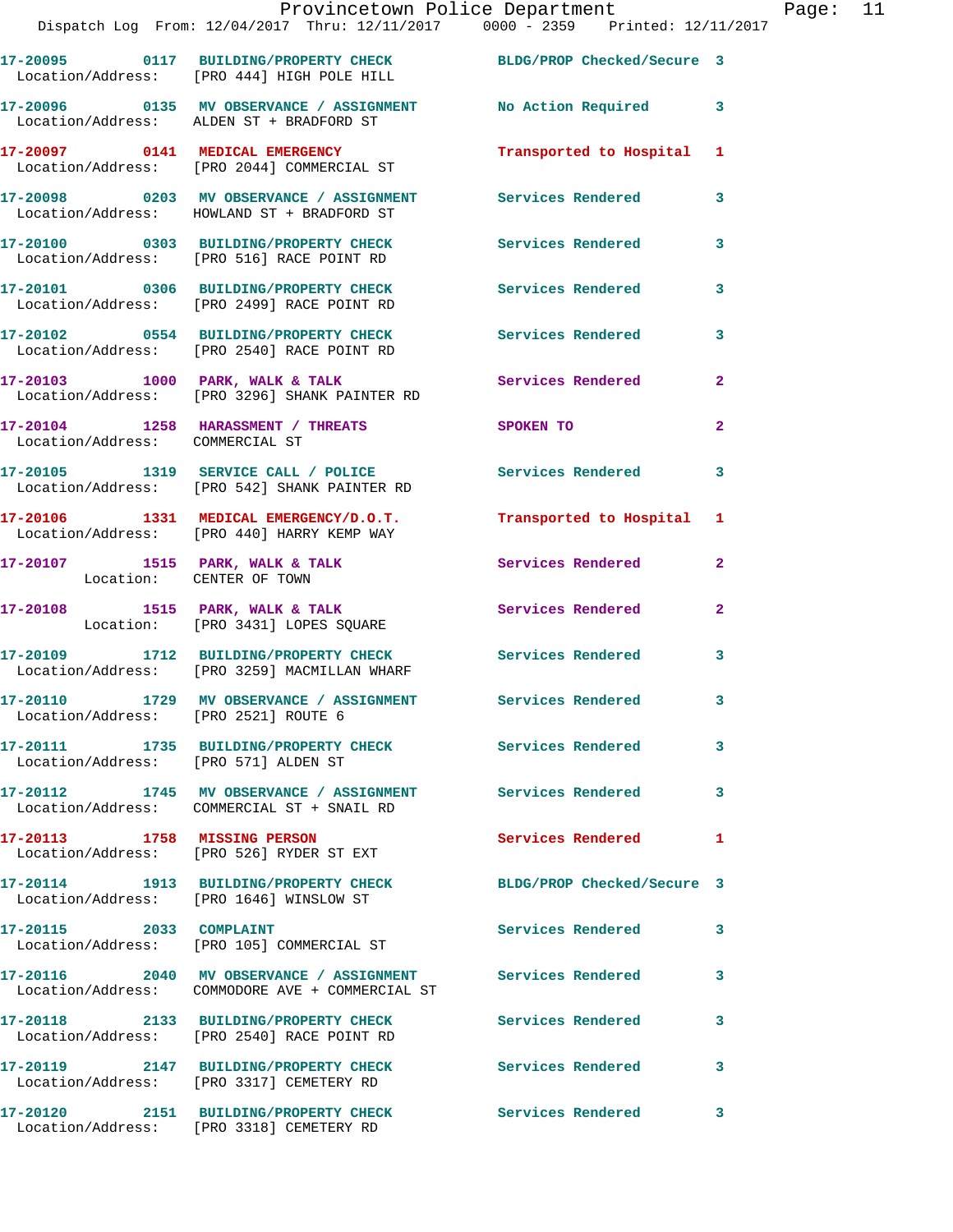|                               | Dispatch Log From: 12/04/2017 Thru: 12/11/2017 0000 - 2359 Printed: 12/11/2017                                   |                            |              |
|-------------------------------|------------------------------------------------------------------------------------------------------------------|----------------------------|--------------|
|                               | 17-20121 2156 MV OBSERVANCE / ASSIGNMENT Services Rendered<br>Location/Address: HOWLAND ST + BRADFORD ST         |                            | 3            |
| 17-20122 2222 MV STOP         | Location/Address: [PRO 58] BRADFORD ST                                                                           | <b>VERBAL WARNING</b>      | 3            |
|                               | 17-20123 2231 BUILDING/PROPERTY CHECK<br>Location/Address: [PRO 3908] COMMERCIAL ST                              | BLDG/PROP Checked/Secure 3 |              |
| Refer To Accident: 17-110-AC  | 17-20124 2247 MV COLLISION/MINOR<br>Location/Address: [PRO 1953] COMMERCIAL ST                                   | <b>Services Rendered</b>   | 1            |
|                               | 17-20125 2315 BUILDING/PROPERTY CHECK<br>Location/Address: [PRO 16] BRADFORD ST                                  | BLDG/PROP Checked/Secure 3 |              |
| 17-20126 2321 MV STOP         | Location/Address: COMMERCIAL ST + SNAIL RD                                                                       | Citation / Warning Issue 3 |              |
|                               | 17-20127 2347 BUILDING/PROPERTY CHECK<br>Location/Address: [PRO 554] TREMONT ST                                  | BLDG/PROP Checked/Secure 3 |              |
| For Date: 12/10/2017 - Sunday |                                                                                                                  |                            |              |
|                               | Location/Address: [PRO 447] JEROME SMITH RD                                                                      |                            | 3            |
|                               | 17-20128 0012 BUILDING/PROPERTY CHECK<br>Location/Address: [PRO 3430] COMMERCIAL ST                              | <b>Services Rendered</b>   | 3            |
|                               | 17-20130 0014 BUILDING/PROPERTY CHECK<br>Location/Address: [PRO 357] COMMERCIAL ST                               | <b>Services Rendered</b>   | 3            |
|                               | 17-20132 0037 BUILDING/PROPERTY CHECK<br>Location/Address: [PRO 3259] MACMILLAN WHARF                            | <b>Services Rendered</b>   | 3            |
| 17-20133 0040 BAR CHECK       | Location/Address: [PRO 3443] COMMERCIAL ST                                                                       | Services Rendered          | $\mathbf{2}$ |
|                               | 17-20135 0127 BUILDING/PROPERTY CHECK<br>Location/Address: [PRO 526] RYDER ST EXT                                | Services Rendered          | 3            |
| 17-20136                      | 0128 BUILDING/PROPERTY CHECK<br>Location/Address: [PRO 2489] BRADFORD ST                                         | Services Rendered          | 3            |
|                               | 17-20137 0129 BUILDING/PROPERTY CHECK<br>Location/Address: [PRO 2520] PRINCE ST                                  | Services Rendered          | 3            |
|                               | 17-20138 0136 BUILDING/PROPERTY CHECK Services Rendered<br>Location/Address: [PRO 444] HIGH POLE HILL            |                            | 3            |
|                               | 17-20139 0144 BUILDING/PROPERTY CHECK<br>Location/Address: [PRO 2483] COMMERCIAL ST                              | Services Rendered          | 3            |
|                               | 17-20140  0147 BUILDING/PROPERTY CHECK<br>Location/Address: [PRO 106] COMMERCIAL ST                              | <b>Services Rendered</b>   | 3            |
|                               | 17-20141 0148 MV OBSERVANCE / ASSIGNMENT Services Rendered<br>Location/Address: [PRO 2494] BRADFORD ST           |                            | 3            |
|                               | 17-20142 0217 BUILDING/PROPERTY CHECK<br>Location/Address: [PRO 2500] COMMERCIAL ST                              | <b>Services Rendered</b>   | 3            |
|                               | 17-20143 0225 BUILDING/PROPERTY CHECK<br>Location/Address: [PRO 379] COMMERCIAL ST                               | BLDG/PROP Checked/Secure 3 |              |
|                               | 17-20144 0239 BUILDING/PROPERTY CHECK BLDG/PROP Checked/Secure 3<br>Location/Address: [PRO 530] SHANK PAINTER RD |                            |              |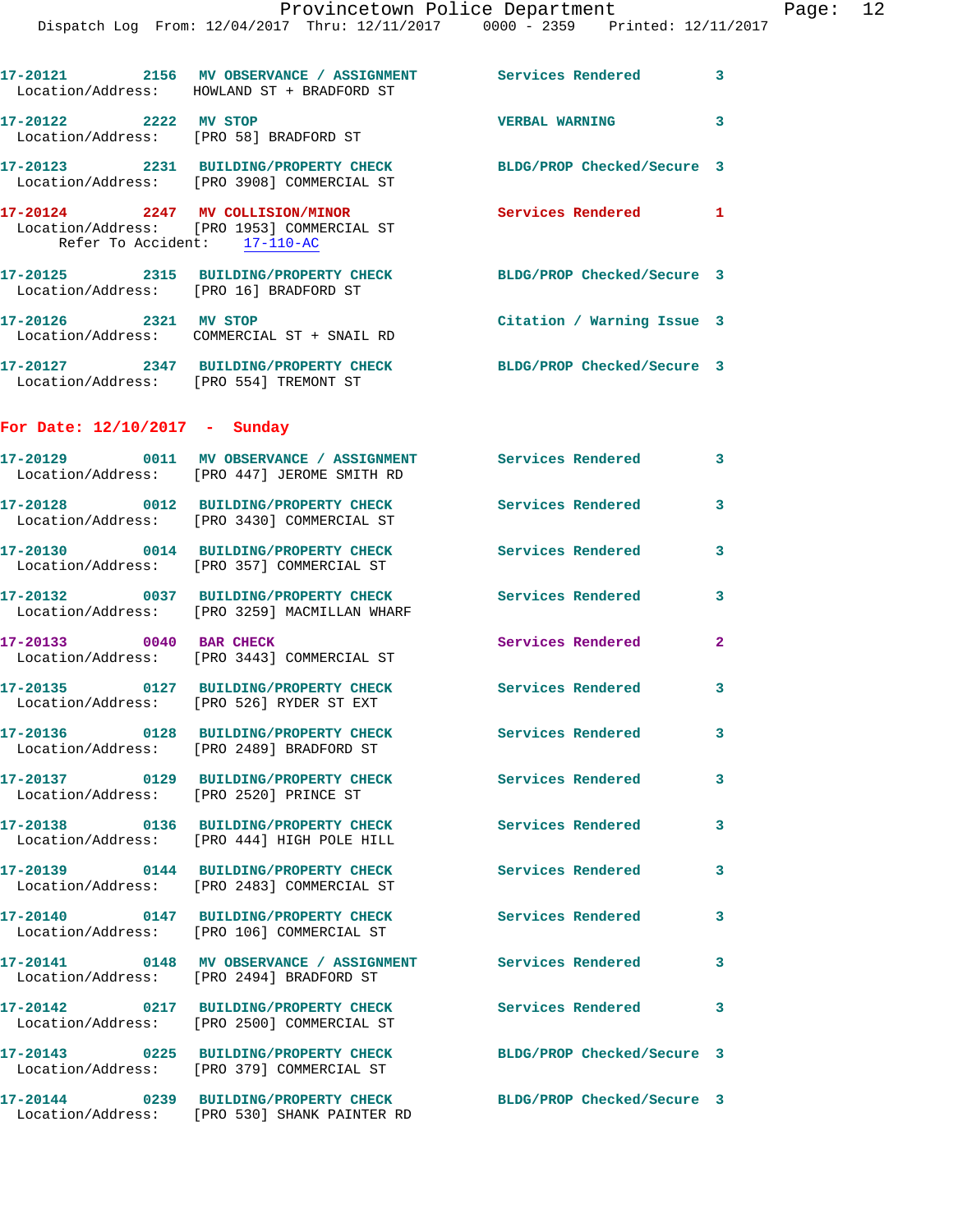|                                        | Provincetown Police Department                                                                          |   |
|----------------------------------------|---------------------------------------------------------------------------------------------------------|---|
|                                        | Dispatch Log From: 12/04/2017 Thru: 12/11/2017 0000 - 2359 Printed: 12/11/2017                          |   |
| Location/Address: [PRO 3921] ROUTE 6   | 17-20145 0253 BUILDING/PROPERTY CHECK BLDG/PROP Checked/Secure 3                                        |   |
|                                        | 17-20146   0300 BUILDING/PROPERTY CHECK   Services Rendered<br>Location/Address: [PRO 3317] CEMETERY RD | 3 |
|                                        | Location/Address: [PRO 3318] CEMETERY RD                                                                | 3 |
|                                        | 17-20148 0324 BUILDING/PROPERTY CHECK Services Rendered<br>Location/Address: [PRO 2540] RACE POINT RD   | 3 |
| Location/Address: [PRO 413] CONWELL ST | 17-20149 0340 BUILDING/PROPERTY CHECK BLDG/PROP Checked/Secure 3                                        |   |
| Location/Address: ROUTE 6 + SNAIL RD   |                                                                                                         | 3 |

**17-20151 0543 BUILDING/PROPERTY CHECK Services Rendered 3**  Location/Address: [PRO 3908] COMMERCIAL ST

**17-20152 0803 BUILDING/PROPERTY CHECK BLDG/PROP Checked/Secure 3**  Location/Address: [PRO 2977] COMMERCIAL ST

**17-20153 0814 MV OBSERVANCE / ASSIGNMENT Services Rendered 3**  Location/Address: [PRO 2513] ROUTE 6

**17-20155 0825 MV STOP VERBAL WARNING 3**  Location/Address: [PRO 2513] ROUTE 6

**17-20156 0838 MV STOP Citation / Warning Issue 3**  Location/Address: [PRO 2479] ROUTE 6

**17-20159 1024 MEDICAL EMERGENCY/OVERDOSE Transported to Hospital 1**  Location/Address: [PRO 1630] WINSLOW ST

**17-20160 1029 DISTURBANCE / FIGHT / ARGUMENT SPOKEN TO 1**  Location/Address: [PRO 1989] COMMERCIAL ST

17-20164 1308 PARK, WALK & TALK **Services Rendered** 2 Location/Address: [PRO 488] MAYFLOWER ST

17-20165 1308 PARK, WALK & TALK **Services Rendered** 2 Location/Address: [PRO 488] MAYFLOWER ST

17-20166 1344 PARK, WALK & TALK Services Rendered 2 Location/Address: [PRO 105] COMMERCIAL ST

**17-20167 1507 MEDICAL EMERGENCY PATIENT REFUSAL 1**  Location/Address: [PRO 3222] ALDEN ST

**17-20168 1518 ALARM - FIRE False Alarm 1**  Location/Address: [PRO 49] BRADFORD ST

**17-20169 1538 MV OBSERVANCE / ASSIGNMENT Services Rendered 3**  Location/Address: [PRO 3430] COMMERCIAL ST

**17-20170 1548 BUILDING/PROPERTY CHECK Services Rendered 3**  Location/Address: [PRO 3259] MACMILLAN WHARF

**17-20171 1600 MV OBSERVANCE / ASSIGNMENT Services Rendered 3**  Location/Address: [PRO 2521] ROUTE 6

**17-20172 1659 BUILDING/PROPERTY CHECK Services Rendered 3**  Location/Address: [PRO 2540] RACE POINT RD

**17-20173 1721 BUILDING/PROPERTY CHECK BLDG/PROP Checked/Secure 3**  Location/Address: [PRO 1638] COMMERCIAL ST

**17-20174 1726 MV OBSERVANCE / ASSIGNMENT Services Rendered 3**  Location/Address: [PRO 94] BRADFORD ST

Page: 13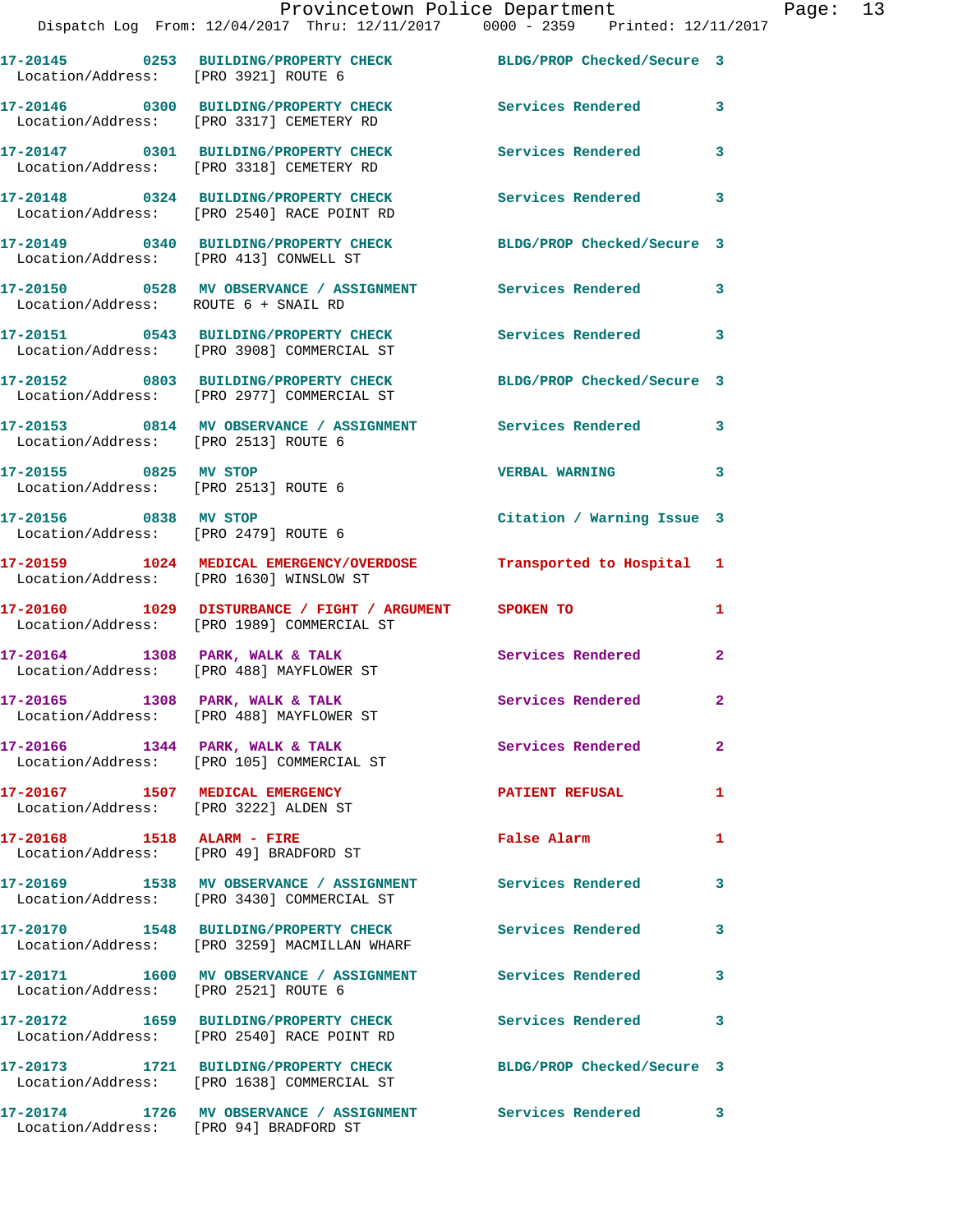Provincetown Police Department Page: 14 Dispatch Log From: 12/04/2017 Thru: 12/11/2017 0000 - 2359 Printed: 12/11/2017 **17-20175 1743 MV STOP Citation / Warning Issue 3**  Location/Address: [PRO 536] SHANK PAINTER RD **17-20176 1839 BUILDING/PROPERTY CHECK BLDG/PROP Checked/Secure 3**  Location/Address: [PRO 3287] ROUTE 6 **17-20177 1938 SUSPICIOUS ACTIVITY Could Not Locate 2**  Location/Address: [PRO 1861] COURT ST **17-20178 2010 MV OBSERVANCE / ASSIGNMENT Services Rendered 3**  Location/Address: [PRO 2489] BRADFORD ST **17-20179 2011 HAZARDS Services Rendered 2**  Location: [PRO 3431] LOPES SQUARE **17-20180 2053 BUILDING/PROPERTY CHECK BLDG/PROP Checked/Secure 3**  Location/Address: [PRO 2206] PILGRIMS LANDING **17-20181 2112 BUILDING/PROPERTY CHECK Services Rendered 3**  Location/Address: [PRO 2898] JEROME SMITH RD **For Date: 12/11/2017 - Monday 17-20182 0040 BUILDING/PROPERTY CHECK BLDG/PROP Checked/Secure 3**  Location/Address: [PRO 1780] JOHNSON ST **17-20183 0044 BUILDING/PROPERTY CHECK Services Rendered 3**  Location/Address: [PRO 3259] MACMILLAN WHARF **17-20184 0046 BUILDING/PROPERTY CHECK BLDG/PROP Checked/Secure 3**  Location/Address: [PRO 1778] SHANK PAINTER RD **17-20186 0058 MV OBSERVANCE / ASSIGNMENT Services Rendered 3**  Location/Address: [PRO 94] BRADFORD ST **17-20185 0059 MV OBSERVANCE / ASSIGNMENT No Action Required 3**  Location/Address: [PRO 2577] BRADFORD ST **17-20187 0137 BUILDING/PROPERTY CHECK BLDG/PROP Checked/Secure 3**  Location/Address: [PRO 440] HARRY KEMP WAY **17-20188 0139 BUILDING/PROPERTY CHECK BLDG/PROP Checked/Secure 3**  Location/Address: [PRO 3908] COMMERCIAL ST **17-20189 0155 MV OBSERVANCE / ASSIGNMENT Services Rendered 3**  Location/Address: ROUTE 6 + SNAIL RD **17-20190 0206 BUILDING/PROPERTY CHECK BLDG/PROP Checked/Secure 3**  Location/Address: [PRO 2539] RYDER ST EXT **17-20191 0245 BUILDING/PROPERTY CHECK BLDG/PROP Checked/Secure 3**  Location/Address: [PRO 75] CAPTAIN BERTIES WAY **17-20192 0255 BUILDING/PROPERTY CHECK BLDG/PROP Checked/Secure 3**  Location/Address: [PRO 525] COMMERCIAL ST **17-20193 0340 BUILDING/PROPERTY CHECK BLDG/PROP Checked/Secure 3**  Location/Address: [PRO 379] COMMERCIAL ST **17-20194 0355 BUILDING/PROPERTY CHECK BLDG/PROP Checked/Secure 3**  Location/Address: [PRO 516] RACE POINT RD

Location/Address: [PRO 444] HIGH POLE HILL

Location/Address: [PRO 2490] PROVINCELANDS RD

**17-20195 0423 BUILDING/PROPERTY CHECK Services Rendered 3** 

**17-20196 0503 BUILDING/PROPERTY CHECK BLDG/PROP Checked/Secure 3** 

**17-20197 0510 MV OBSERVANCE / ASSIGNMENT Services Rendered 3**